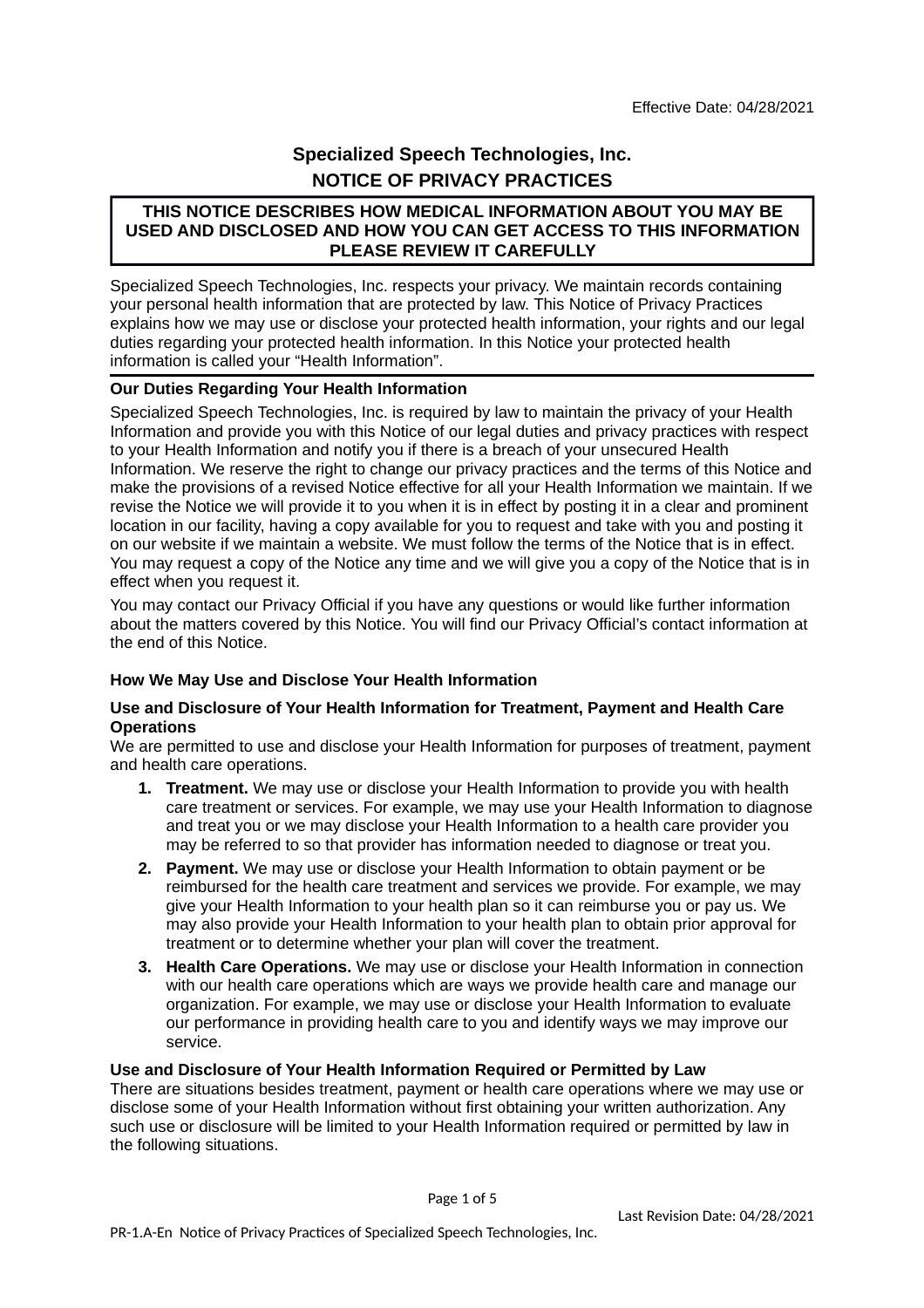- **1. Public Health**. We may disclose your Health Information to public health authorities that are authorized by law to collect or receive information to report vital information and prevent or control disease or injury. For example, we may report information about communicable diseases, child abuse or neglect, problems related to food, medications or medical devices or products and vital events such as births or deaths. We may also disclose your Health Information to a person who may have been exposed to a disease or may be at risk for contracting or spreading a disease or condition or findings concerning a work-related illness or injury or workplace related health issue to an employer. If we reasonably believe you are a victim of abuse, neglect, or domestic violence we may disclose your Health Information limited to requirements of law to a government authority, including a social service or protective services agency, authorized by law to receive reports of such abuse, neglect, or domestic violence.
- **2. Health Oversight Activities.** We may disclose your Health Information to a health oversight agency that includes, among others, an agency of the federal or state government authorized by law to monitor the health care system. Authorized health oversight activities include audits; civil, administrative, or criminal investigations; inspections; licensure or disciplinary actions; civil, administrative or other activities necessary for appropriate oversight of the health care system.
- **3. Judicial and Administrative Proceedings.** We may disclose your Health Information in the course of judicial or administrative proceedings. For example, we make a disclosure in response to a court or administrative order or subpoena.
- **4. Law Enforcement Purposes.** We may disclose your Health Information to a law enforcement official as required by law, in response to a law enforcement official's lawful request to identify or locate a victim, suspect, fugitive, material witness or missing person or to report a crime that has occurred on our premises or that may have caused a need for emergency services.
- **5. Required by Law.** We may use or disclose your Health Information when required by state, federal or other law to correctional institutions, the Food and Drug Administration and authorized federal officials for the conduct of lawful national security activities and the provision of protective services to the President or other persons as required by federal law.
- **6. Coroners, Medical Examiners and Funeral Directors.** We may disclose your Health Information to coroners or medical examiners to identify a deceased person or to determine the cause of death and to funeral directors as necessary to carry out their duties.
- **7. Organ Donation.** We may disclose your Health Information to an organ procurement organization or other facility that participates in or makes a determination for the procurement, banking or transplantation of organs or tissues.
- **8. Research.** We may use or disclose your Health Information for research purposes under strict legal protection only if the use or disclosure has been reviewed and approved by a special Privacy Board or Institutional Review Board or if you authorize the use or disclosure.
- **9. Disaster Relief Incidents.** We may use or disclose your Health Information to a public or private entity authorized to assist in disaster relief efforts such as the American Red Cross. If you tell us you object, we will not make this use or disclosure unless we must do so to respond to an emergency situation.
- **10. Persons Involved in Your Care.** We may use or disclose your Health Information to persons involved in your health care or payment for health care including family members, your personal representative or another person identified by you unless you object to our use and disclosure of your Health Information to such persons.
- **11. Workers Compensation.** We may use or disclose your Health Information to comply with worker's compensation laws.
- **12. Avert a Serious Threat to Health or Safety.** We may use or disclose your Health Information if we believe it is necessary to prevent or lessen a serious threat to the health or safety of a person or the public.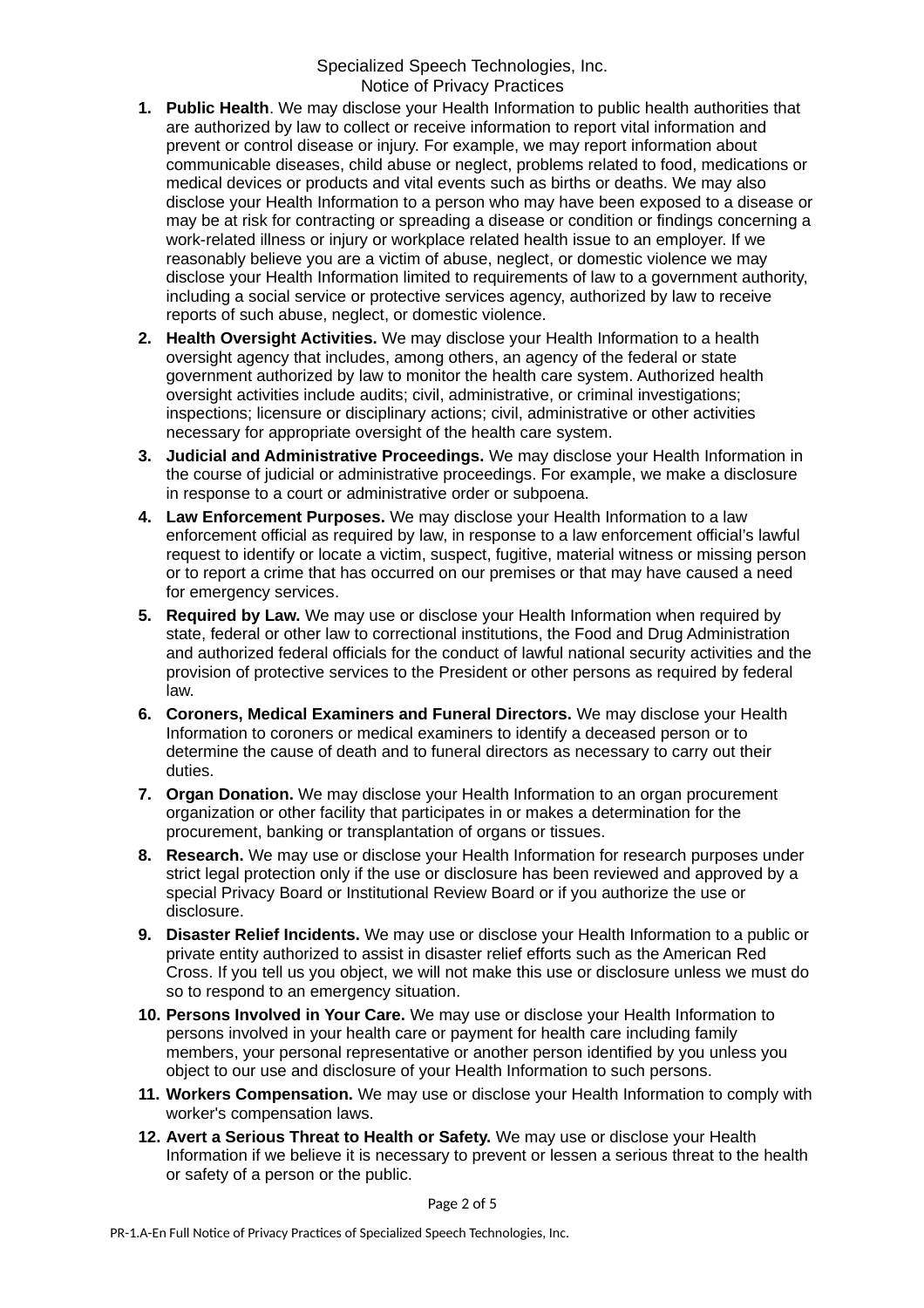- **13. School Immunization Records.** We may disclose your Health Information to provide proof of your immunization to a school if you are an adult or emancipated minor and you agree; or about a minor child if the child's parent or guardian agrees.
- **14. Military.** If you are a member of the armed forces, we may release medical information about you to military authorities as authorized or required by law. We may also release medical information about foreign military personnel to the appropriate foreign military authority.
- **15. Business Associates.** We may use entities that are called Business Associates to perform work or services for us such as legal, accounting or financial services where the Business Associate may be required to create, receive, maintain or transmit your Health Information but only if the Business Associate first agrees by written contract to safeguard your Health Information as we must and as is required by law.
- **16. Fundraising.** We may use limited Health Information such as your name, address and treatment dates to contact you for fundraising purposes to support our health care purposes and mission. You have the right to elect not to receive fundraising communications and if you receive a fundraising communication from us you will also receive simple instructions about how to stop receiving any more fundraising communications.

#### **Use and Disclosure of Your Health Information Requiring Written Authorization**

Your written authorization is required for the following uses and disclosures of your Health Information:

- **1. Marketing.** We will not use or disclose your Health Information for marketing purposes without your written authorization. Marketing is defined as a communication about a product or service related to your health care for which we receive payment from a third party.
- **2. Sale of your Health Information.** We will not use or disclose your Health Information in a way that is considered a sale of your Health Information without your written authorization. A sale of your Health Information is defined as an exchange where we, directly or indirectly, receive payment for your Health Information from the recipient of your Health Information.
- **3. Psychotherapy Notes.** If we maintain psychotherapy notes about you we will not disclose psychotherapy notes without your written authorization except in limited instances that are permitted or required by law.

**All Other Uses and Disclosures of Your Health Information Require Written Authorization** Your written authorization is required for other uses and disclosures of your Health Information that are not described in this Notice.

# **You May Revoke an Authorization in Writing at Any Time**

You may revoke an authorization to use or disclose your Health Information at any time. Your revocation must be in writing and it will not affect uses or disclosures of your Health Information made in reliance on your authorization before its revocation. If the Authorization was obtained as a condition of obtaining insurance coverage, other law may provide the insurer with the right to contest a claim under the policy or the policy itself.

# **Your Rights Regarding Your Health Information**

This section explains your rights and how you can make use of your rights regarding your Health Information.

# **1. Your Right to Our Notice of Privacy Practices**

You have the right to obtain a paper copy of our current Notice of Privacy Practices. You have the right to receive an electronic copy of this Notice from our web site if we maintain one or, if you agree in writing, by email. You have the right to obtain a paper copy of this Notice at any time even if you have agreed to receive it electronically. You may ask our Privacy Official whose contact information is at the end of this Notice to provide you with a copy of our current Notice at any time.

# **2. Your Right to Request Restrictions of Use and Disclosure of Your Health Information**

Page 3 of 5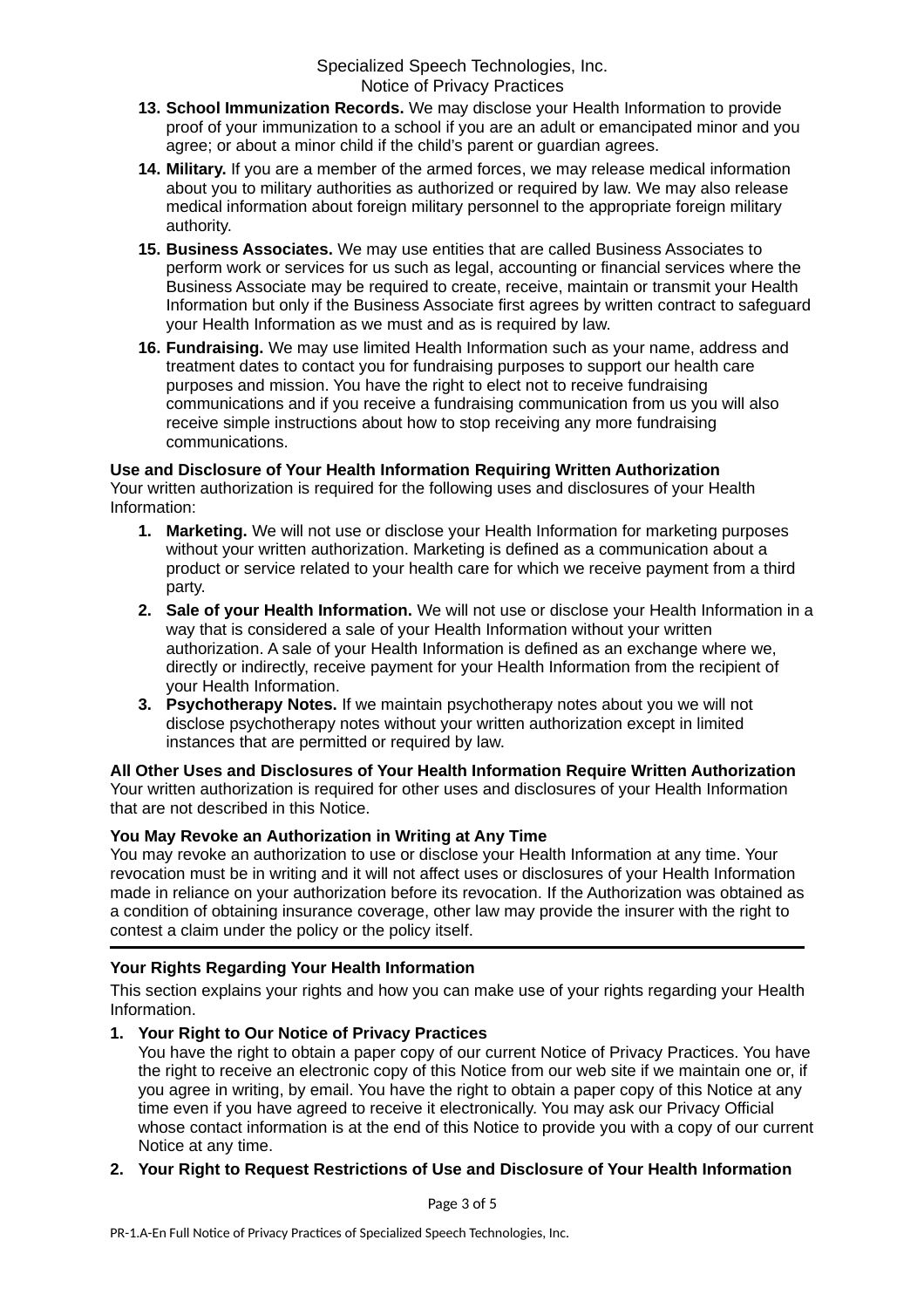- **A. Your General Right to Request Restrictions We Are Not Required to Agree** You have the right to request a restriction of your Health Information we use or disclose for your treatment, for payment of your health care services, or for activities related to our health care operations. You may also request a restriction on what Health Information we may disclose to someone who is involved in your care or payment for your care, like a family member or friend. Your request must be in writing and given to our Privacy Official whose contact information is at the end of this Notice. We will provide you with the form to make your written request. We are not required to agree to your request. If we do agree, we will comply with your request unless the information is needed to provide you emergency treatment and we will request that health care provider not to further use or disclose your Health Information. We may terminate our restriction if you ask us to terminate it. We may also terminate a restriction whether or not you ask us to end the restriction if we inform you we are terminating it. If we do terminate a restriction it will only affect your Health Information that was created or received after we inform you of the termination.
- **B. Your Right to Request We Not Disclose Your Health Information to Your Health Plan (Health Insurance Provider) - We Must Agree Under Certain Conditions** You have the right to request that we not disclose your Health Information to your health

plan (your health insurance provider) if the disclosure:

- (1) is for the purpose of carrying out payment or health care operations,
- (2) is not otherwise required by law, and
- (3) pertains solely to a health care item or service for which you or someone other than the health plan on your behalf has paid for in full.

 Your request must be in writing and given to our Privacy Official whose contact information is at the end of this Notice. We will provide you with the form to make your written request. We must agree to your request if all three conditions listed above are present.

# **3. Your Right to Request Confidential Communications**

You have the right to request that we communicate with you about your Health Information by alternative means or at an alternative location. For example, you can ask that we only contact you by telephone at work or by mail in a sealed envelope (not a post card). We will not ask you the reason for your request and we will accommodate all reasonable requests. If we are unable to communicate with you by the alternative means or at the alternative location you have requested we may attempt to communicate with you using any information we have. Your request must be in writing and given to our Privacy Official whose contact information is at the end of this Notice. We will provide you with the form to make your written request.

# **4. Your Right to Inspect and Copy your Health Information**

You have the right to inspect and copy your Health Information we maintain that may be used to make decisions about your treatment and care including billing records for as long as we maintain the information. You may also request an electronic copy of your Health information if we maintain it electronically. Your request must be in writing and given to our Privacy Official whose contact information is at the end of this Notice. We will provide you with the form to make your written request and provide access to your Health Information except in some limited circumstances. If we deny any part of your request we will explain in writing why we made the denial, if and how you may request a review of our denial and how you may make a complaint to us and the Secretary of the U.S. Department of Health and Human Services about our denial. We may charge a reasonable, cost-based fee for making copies of your Health Information and sending them to you that includes costs of labor, supplies and postage. We will not charge a fee if you only view and inspect your Health Information at a convenient time and place.

# **5. Your Right to Request Amendment of your Health Information**

If you believe your Health Information we maintain is incorrect or incomplete you have the right to request we amend that Health Information. Your request must be in writing and given to our Privacy Official whose contact information is at the end of this Notice. We will provide you with the form to make your written request. We will inform you of our action on your request including what we will do if we accept your request for amendment in whole or in part. If we deny all or part of your request for amendment we will provide you with the reasons for

Page 4 of 5